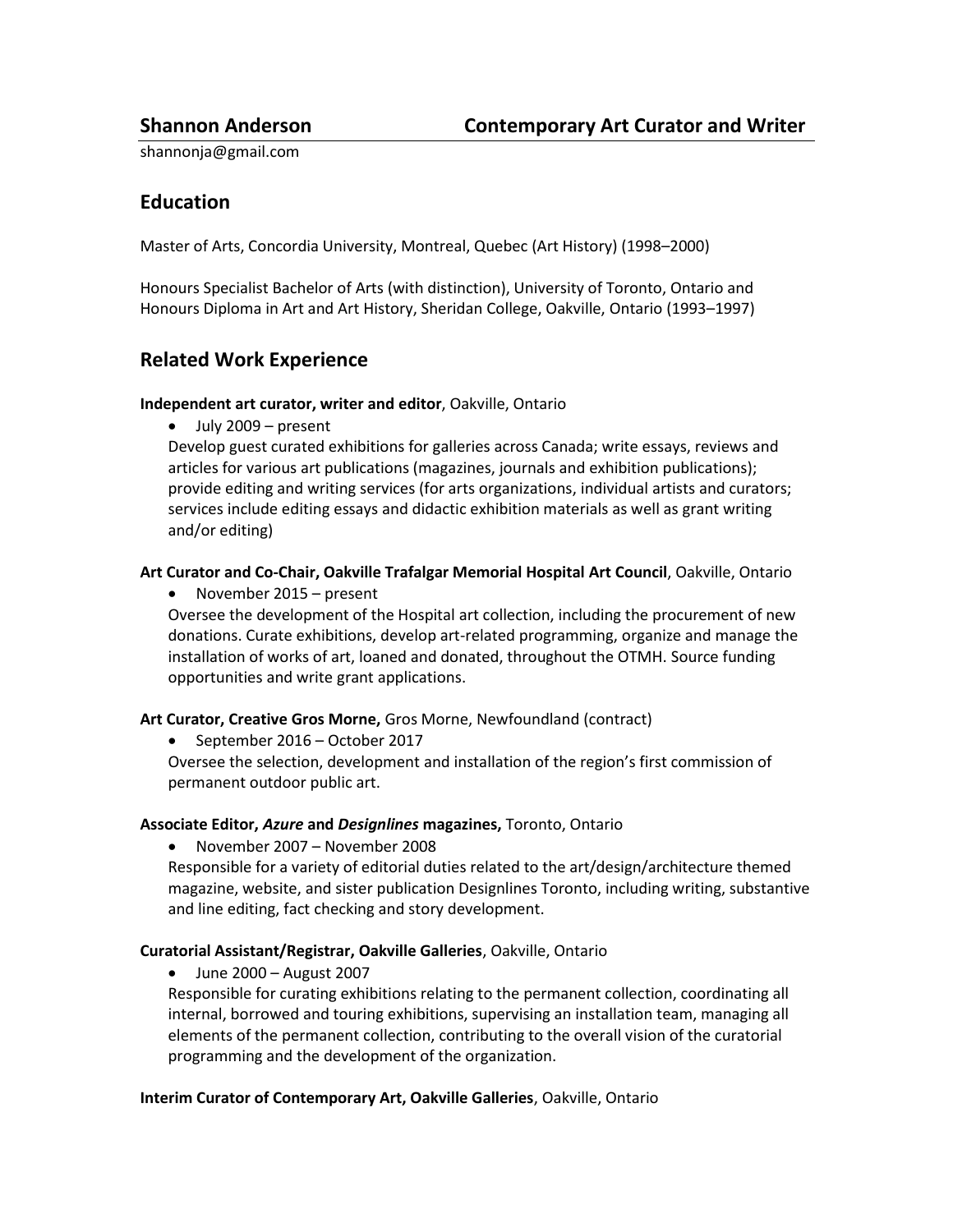January – March 2007

Management of all curatorial duties during the leave of the Curator of Contemporary Art, including the curation of a group exhibition (*Burrow*), development of the accompanying exhibition catalogue and touring promotion.

# **Curatorial Projects (selected, since 2007)**

(upcoming) *The Further Apart Things Seem* (Atanas Bozdarov, Barbara Hobot, Adriana Kuiper & Ryan Suter, Couzyn van Heuvelen)

 Co-curated with Jay Wilson. 2021 and 2022: Contemporary Art Gallery, Calgary; Koffler Gallery, Toronto; University of Waterloo Art Gallery

(upcoming) *Sara Angelucci: Undergrowth* (solo exhibition)

 SPAO (January to March 2021); Art Gallery of Sudbury (November 2021 – February 2022), (other venues t.b.d.)

*Grounded– An Exhibition of Contemporary Art* (Kim Adams, Lise Beaudry, Greg Curnoe, Steve Driscoll, Suzy Lake, Soko Negash, Nicholas Pye, T&T)

February 2020 to February 2021, Oakville Trafalgar Memorial Hospital

*Close to Home– An Exhibition of Contemporary Art* (Tonia DiRisio, Soheila Esfahani, Rafael Goldchain, Xiong Gu, Sumaira Tazeen, Jeff Thomas, Denyse Thomasos)

February 2019 to February 2020, Oakville Trafalgar Memorial Hospital

*The Closer Together Things Are* (Kathleen Hearn, Laura Letinsky, Ève K. Tremblay , Micah Lexier, Dave Dyment, Luke Painter, Rhonda Weppler/Trevor Mahovsky, Chris Kline, Roula Partheniou)

 Co-curated with Jay Wilson. Fall 2017 to Summer 2018, University of Waterloo Art Gallery, Owens Art Gallery, Saint Mary's University Art Gallery, Southern Alberta Art **Gallery** 

*Wanderings– An Exhibition of Contemporary Art* (Kim Adams, John Armstrong, Panya Clark Espinal, Steve Driscoll, Neeta Madahar, P. Mansaram, Andrew McPhail, Monica Tap, David Urban)

January 2018 to January 2019, Oakville Trafalgar Memorial Hospital

*Crafted– An Exhibition of Contemporary Art* (Kim Adams, Carmelo Arnoldin, Lizz Aston, Janet Morton, Monika Napier, Ed Pien, Breanna Shanahan, Jay Wilson, Xiaojing Yan)

 December 2016 to December 2017, Oakville Trafalgar Memorial Hospital *Possible Worlds – An Exhibition of Contemporary Art* (Kim Adams, Sara Angelucci, Jeremy Borsos, Edward Burtynsky, Susan Dobson, Marie Heintzman, Scott McFarland, Janice Mason Steeves, Naoko Matsubara, Julia Mori, Janet Morton, Tazeen Qayyum, David Rokeby, Jennifer Walton, Xiaojing Yan)

 6 October 2015 to October 2016, Oakville Trafalgar Memorial Hospital *Circling the Inverse Square* (Adam David Brown, Jessica Eaton, Karilee Fuglem, Marla Haldy, Richard Sewell, Charles Stankievech)

25 October 2013 to 5 January 2014, Kitchener-Waterloo Art Gallery

*(Da bao)(Takeout)* (Sara Angelucci and Han Xu, John Armstrong and Paul Collins, Cathy Busby, Gang Chen, Brendan Fernandes, Nan Hao, Ming Hon, Knowles Eddy Knowles, Laiwan, Minjeong Oh, Ed Pien, Shen Yi Elsie, Laurens Tan, Xiaojing Yan, Zhang Zhaohui)

 Group exhibition of Chinese and Canadian artists, curated by Shannon Anderson and Doug Lewis, 24 May to 2 September 2012, Varley Art Gallery of Markham; circulated to the Art Gallery of Mississauga (15 November 2012 to 5 January 2013), PlugIn ICA in Winnipeg (6 April to 2 June 2013), and Surrey Art Gallery (25 January to 23 March 2014)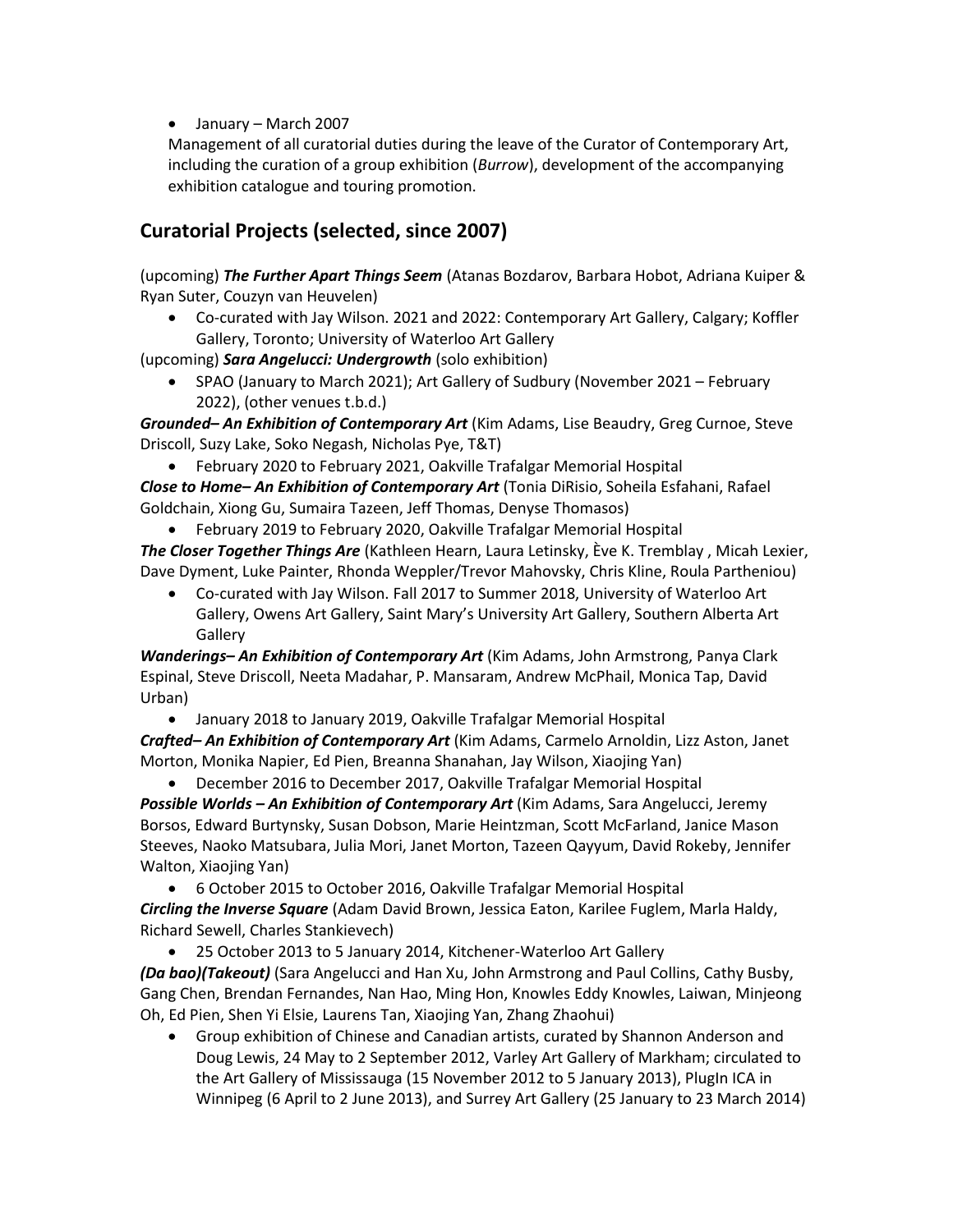### *Hyper Spaces: José Manuel Ballester, An Te Liu and Lynne Marsh*

- 26 November 2011 to 3 March 2012, Oakville Galleries at Centennial Square *Therese Bolliger: Four Echoes*
- 5 December 2009 to 28 February 2010, Oakville Galleries in Gairloch Gardens *Burrow: Janice Kerbel, Adriana Kuiper, Liz Magor and Samuel Roy-Bois*
	- 7 April to 3 June 2007, Oakville Galleries at Centennial Square; circulated to Saint Mary's University Art Gallery and Musée d'art de Joliette

## **Selected Publications (selected, since 2012)**

- "The Art of Endurance: Tazeen Qayyum," *THIS* magazine, Sept/Oct 2019
- "Motohide Takami: History Repeating," in *Motohide Takami: Fires on Another Shore*, Seizan Gallery, New York, 2019
- "Review: LIse Beaudry at Centre3," *Hamilton Arts and Letters*, www.halmagazine.wordpress.com, July 2019
- "Therese Bolliger: Simultaneities," *Therese Bolliger: Simultaneities*, exh. cat., Christie Contemporary, Spring 2019
- "Katie Bethune-Leamen at the University of Waterloo Art Gallery," *Border Crossings*, exhibition review, Summer 2019
- "Together We Stand: Jamie Angelopoulos," *Carousel* magazine, feature article, Winter/Spring 2019
- "Dominique Pétrin: Scissorhands," *Carousel* magazine, feature article, Spring 2016
- "Reconsidering Wilderness," in *Beyond the Pines: Homer Watson and Contemporary Canadian Landscape*, Art Gallery of Mississauga, 2015
- "An Te Liu: Tradition and the Historical Sense," *C magazine*, feature article, Spring 2015
- "Relics for the Future: Daniel Arsham," *Carousel* magazine, lead feature article, Winter/Spring 2015
- "Xiaojing Yan: Sites of Transformation," in *Xiaojing Yan: Innocence and Experience*, Lonsdale Gallery, 2014
- "Open House," in *Susan Dobson: Open House*, Blue Sky publishing, Portland, Oregon (print-on-demand publication), 2014
- "Panya Clark Espinal: Touch Wood," *Azure* magazine, July/August 2014
- "Double Double: Roula Partheniou and the Art of the Double-Take," *Canadian Art* magazine, feature article, Summer 2014
- "Semicolon Hyphen Bracket," *Canadian Art* magazine, exhibition review, Winter 2013/2014
- "Up All Night: Recent Work by My Le Nguyen," The New Gallery, Calgary, exhibition essay, November 2013
- "Sara Angelucci: Aviary," *Carousel* magazine, lead feature article, Winter 2013/2014
- "Screen Play: Recent Works by Joe Fleming," General Hardware Contemporary, Toronto, exhibition essay, October 2013
- "Volume: Hear Here!," *C magazine*, exhibition review, Summer 2013
- "The Art of Noise: Marla Hlady and the Seeing of Sound," *Canadian Art* magazine, feature article, Spring 2013
- "The Ungovernables, The New Museum, New York," *C magazine*, exhibition review, Autumn 2012